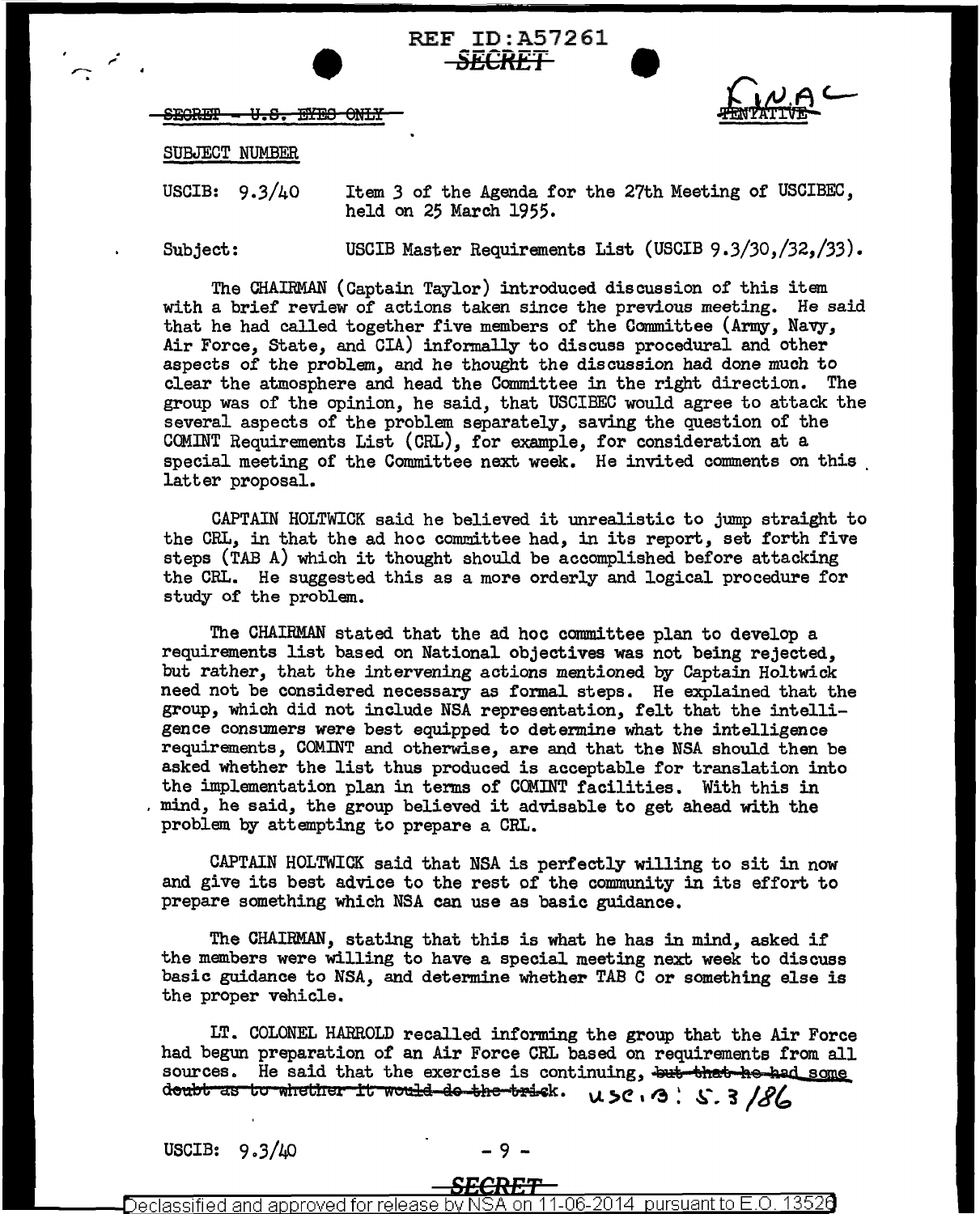# REF ID: A57261 **SECRET** ●

SECRET - U.S. EYES ONLY

USCIB: 9.3/40

The CHAIRMAN asked if Lt. Colonel Harrold was prepared to discuss it now or later, and was informed that the Air Force would be in a better position to discuss it next week with no guarantee that the list will be complete at that time.

LT. COLONEL HARROLD expressed his opinion that it would be desirable for each agency to prepare its own list, and, while the lists would undoubtedly be overlapping, he thought that they could be combined into a single list which would provide adequate guidance for NSA.

The CHAIRMAN stated that the whole problem is a very complex one. He said that while he felt reasonably sure that the Board did not expect the Committee to reach a solution at this meeting, he hoped the Committee would be able to report some progress in that direction.

MR. GODEL commented that progress has definitely been made if the Committee agrees to follow the course suggested by Lt. Colonel Harrold. He asked if the members, excepting Air Force and Defense, were reasonably well along with the preparation of individual lists.

It was brought out that in addition to the list prepared by CIA progress is being made on a State Department List. The remaining members were of the opinion that the CIA list, with some amendments, could serve as an adequate basis for guidance.

MR. POLYZOIDES expressed agreement with Lt. Colonel Harrold's suggestion that individual lists be prepared and consolidated.

The CHAIRMAN, after determining that there was general agreement on this point, asked when such lists would be available for consideration.

LT. COLONEL HARROLD said that he could not be ready next week and suggested a special meeting just prior to the next USCIB meeting.

The members then discussed format, agreeing in general that it would be advisable to keep in mind **fbe** National ~ntelligence Objectives (NIO) as prepared by the IAC. When suggested that the members as prepared by the IAC. When suggested that the members endeavor to follow the pattern of the CIA list in the interest of facility of consolidation the Chairman commented that there is considerable anarchy of opinion on format and proposed that this be\left to the judgment of the individual members.

Returning to the question of an appropriate time to consider the lists, it was generally agreed that *a* definite date would not be set since many factors are involved. It was agreed, further, that the Board would be informed of the type of action being taken on this point.

USCIB:  $9.3/40$  - 10 -

#### *SECRET*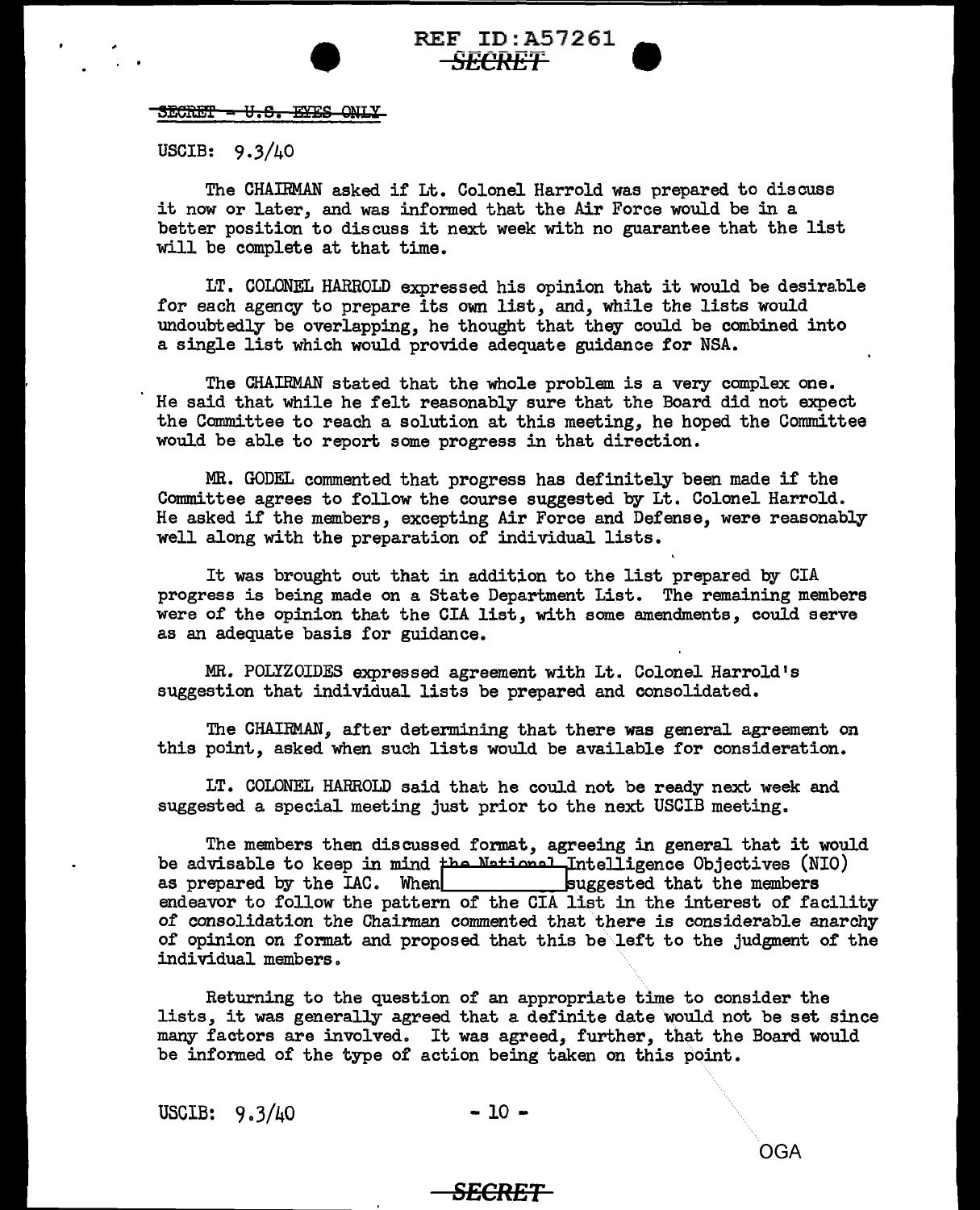

**SECRET** <del>U.S.</del> **EYES ONLY** 

USCIB: 9.3/40

The members then discussed the proposal by the Acting Chairman, USCIB (General Cabell) and agreed to inform the Board that the proposal was noted and that the Committee believes it is proceeding in accordance with the spirit and intent of it.

Discussion then turned to the matter of supplemental guidance. The Chairman paused to request reflection by the members on the overall problem itself, without referring to any papers. He outlined his idea of what the supplemental guidance mechanism should be. He described a simple business relationship and indicated how he thought it would work in practice. He suggested a system of checks and balances which ought to obtain, and indicated channels of appeal through the USCIB structure in the event any member believed that his interests were not being served properly. He concluded by saying that he could foresee this as a workable solution which would not offer an unfair advantage to any participant if, in fact, the individual agencies would designate representatives clothed with authority to speak for their principals on matters of supplemental guidance.

In the ensuing discussion Lt. Colonel Harrold indicated that it would be impractical for the Air Force to have a single representative because of the variety of problems involved. He was informed that the main point was to have one person who could act authoritatively on a given problem, thereby getting away from Committee decisions, and that there need be no restriction upon having different individuals for different problems.

The CHAIRMAN added, on this point, that there need be no restriction on the number or composition of panels or advisory groups in the background so long as one person is empowered to express a single, authoritative agency view.  $OGA$ 

At the request of | I the Chairman summed up the proposal briefly and asked if the members were willing to proceed with the basic idea he had presented.

It was generally felt that the area of agreement described by the Chairman, and his recommended course of action, presented a likely means of solution. It was believed, further, that if the Chairman's views were reduced to writing and circulated for comment by the members, the paper might well serve as USCIBEC's recommendations to USCIB in the matter.

The CHAIRMAN volunteered to undertake the preparation of a paper on supplemental guidance along the lines he had described, and said that he would provide all members with copies of it upon completion.

It was agreed that the need for a special meeting would be determined after the proposal has been distributed.

USCIB:  $9.3/\mu$ 0 - 11 -

### *SECRET*